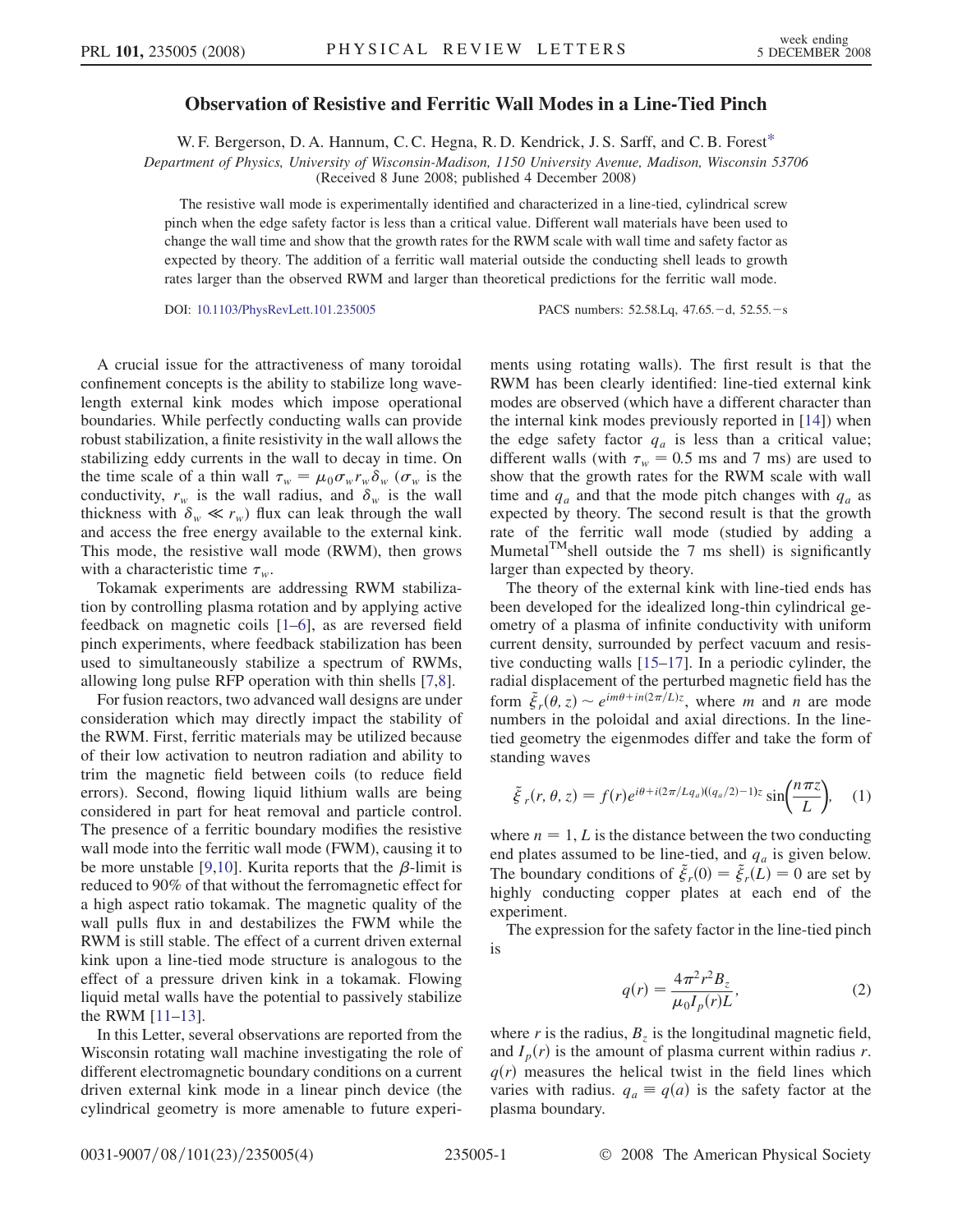Without a conducting wall, the line-tied external kink instability is given by the Kruskal-Shafranov condition: it is unstable when  $q_a < 1$  [17–19] and grows on an Alfvén time scale. This differs from a periodic cylinder where the external kink is unstable near rational values of  $q_a$ . With a resistive wall the external kink has the same onset criteria; but a much slower growth rate. Theoretical understanding of the related FWM has been developed in the context of a long cylinder in [9]. With a single ferritic wall, the magnetic and resistive effects can be analytically decoupled. The resistive portion of the wall produces eddy currents in the wall capable of slowing external kink growth, while the magnetic nature of the wall is destabilizing. The magnetic wall amplifies the  $B_r$  signal from the external kink and mimics a positive feedback loop resulting in FWM instability.

The general formula for the RWM with ferromagnetic effects is

<span id="page-1-0"></span>
$$
\gamma = \frac{2}{\tau_w} \left[ \left( \frac{1 - q_a}{q_a - 1 + \frac{a}{b^2}} \right) + \left( \frac{\delta_w}{2_b} \right) \times \frac{(1 - q_a)(\hat{\mu} + \hat{\mu}^{-1} - 2) + (\hat{\mu} - \hat{\mu}^{-1})(a/b)^2}{(a/b)^2 - 1 + q_a} \right], \quad (3)
$$

where *a* is the plasma radius and  $\hat{\mu}$  is the relative perme-<br>ability of the magnetic material. This expression assumes a ability of the magnetic material. This expression assumes a plasma with uniform current density and vacuum between the plasma (at  $a$ ) and a single thin resistive and magnetic wall (at *b*). In deriving Eq. ([3\)](#page-1-0) corrections of order  $\left(\frac{a}{L}\right)$  are neglected in accordance with the long-thin approximation. The non ferritic wall case (RWM only) is obtained by setting  $\hat{\mu} = 1$ . While Eq. ([3](#page-1-0)) is valid in the limit of a single wall corrections must be considered for a geometry with wall, corrections must be considered for a geometry with either two resistive walls or one resistive and one magnetic wall. The correction for two distinct resistive walls (and wall times) at different radii is found in [17]. The growth rate for a two wall system (one magnetic and one resistive) can be solved for by matching the shape of the eigenmode solutions governed by the marginal ideal MHD equations in the plasma region to that governed by the sequence of vacuum and resistive/ferritic walls outside of the plasma. This approach is similar to Refs. [9,17].

The Wisconsin rotating wall machine (shown in Fig. 1) is 1.2 m long linear plasma device and has a plasma radius which can be varied from 3 to 10 cm. The plasma is produced by nineteen electrostatic plasma guns [20] packed in a hexagonal array, seen on the right side in the Fig. 1. Biasing the plasma guns with respect to the anode at the opposite end of the chamber generates an adjustable current (up to 1 kA/gun). The axial magnetic field from the electromagnets is nearly uniform but can be adjusted to have a mild mirror ratio. For results here  $|B_z| = 250-400 \text{ G}$  with  $0.95 < R_m < 1.2$ , where  $R_m \equiv$ 250—400 G with  $0.95 \le R_m \le 1.2$ , where  $R_m \equiv R_{k_0} / R_{k_0}$ . The plasma has an electron density of  $B_{L=0m}/B_{L=0.6m}$ . The plasma has an electron density of  $\approx 4 \times 10^{13}$  cm<sup>-3</sup> and an electron temperature of  $\approx 5 \text{ eV}$  $\approx$  4  $\times$  10<sup>13</sup> cm<sup>-3</sup> and an electron temperature of  $\approx$  5 eV.<br>The size of the plasma and current profile from a single gun The size of the plasma and current profile from a single gun



FIG. 1. A schematic of the line-tied pinch experiment. The solenoidal magnets produce either a nearly uniform magnetic field or a magnetic bottle between the two ends. The anode plate is on the left and drawn to highlight its the electrical connectivity. The hexagonally packed cathode array of plasma guns (shown on the right), breaks into three independently controllable regions of plasma represented by shadings in gray. The  $B_r$ flux loops lay against the outside wall of the vessel, while the  $B_z$ and  $B_p$  coils are just inside the wall.

has been measured to have a gaussian profile with a half maximum radius of approximately 2 cm; the gun-to-gun spacing is 3.5 cm thus providing a current source which varies by less than 25%. There is also expected to be an additional merging of the current filaments, such as that observed in Refs. [21] and simulated in [22] to smooth out the azimuthal variation of the current profile. Plasmas formed by the central seven guns are about 6 cm in radius. A conducting plate surrounding the gun nozzles and the conducting anode at opposite end of the plasma are expected to create line-tying boundary conditions for pulse lengths less than 200 ms. Unlike other linear devices [23,24] which report kinks in the context of one free and one line-tied end, the threshold of external kink stability reported herein is consistent with two line-tied ends.

Three different wall configurations are studied in the experiment. The first is the 10 cm inner radius stainless steel vacuum vessel that has  $\tau_w = 0.5$  ms. The second is a two wall system consisting of the vacuum vessel surrounded by a copper shell that has a composite  $\tau_w$  = 7 ms. Finally, to explore the FWM, a 0.2 mm thick Mumetal $T^M$  foil has been wrapped on top of the copper shell. For this final scenario, the inner shells ( $\tau_w = 7$  ms) are surrounded by a resistive magnetic wall  $(\tau_w \approx 60 \mu s)$ .<br>The magnitude of the growth rate is determined principally The magnitude of the growth rate is determined principally by the longest wall time in the system using permeability of vacuum (here, this would be the 7 ms wall), but the critical  $q_a$  is increased and determined by the relative permeability of the magnetic material  $\hat{\mu}$ . As  $\hat{\mu} \to 1$ ,<br>mode onset occurs when  $a_{\text{min}} = 1$ . For the Mumetal<sup>TM</sup> mode onset occurs when  $q_a = 1$ . For the Mumetal<sup>TM</sup> used in this experiment and an applied field of  $B_z \sim$ 300 G,  $\hat{\mu} \approx 1200$ . The theoretical growth rates are sum-<br>marized in Fig. 2. The solid black trace is generated with marized in Fig. [2.](#page-2-0) The solid black trace is generated with Eq. [\(3\)](#page-1-0) by setting  $\hat{\mu} = 1$  and  $\tau_w = 0.5$  ms. The correction<br>for two resistive walls is given in [17] and plotted in solid for two resistive walls is given in [17] and plotted in solid red. Finally, the FWM mode growth for two walls (one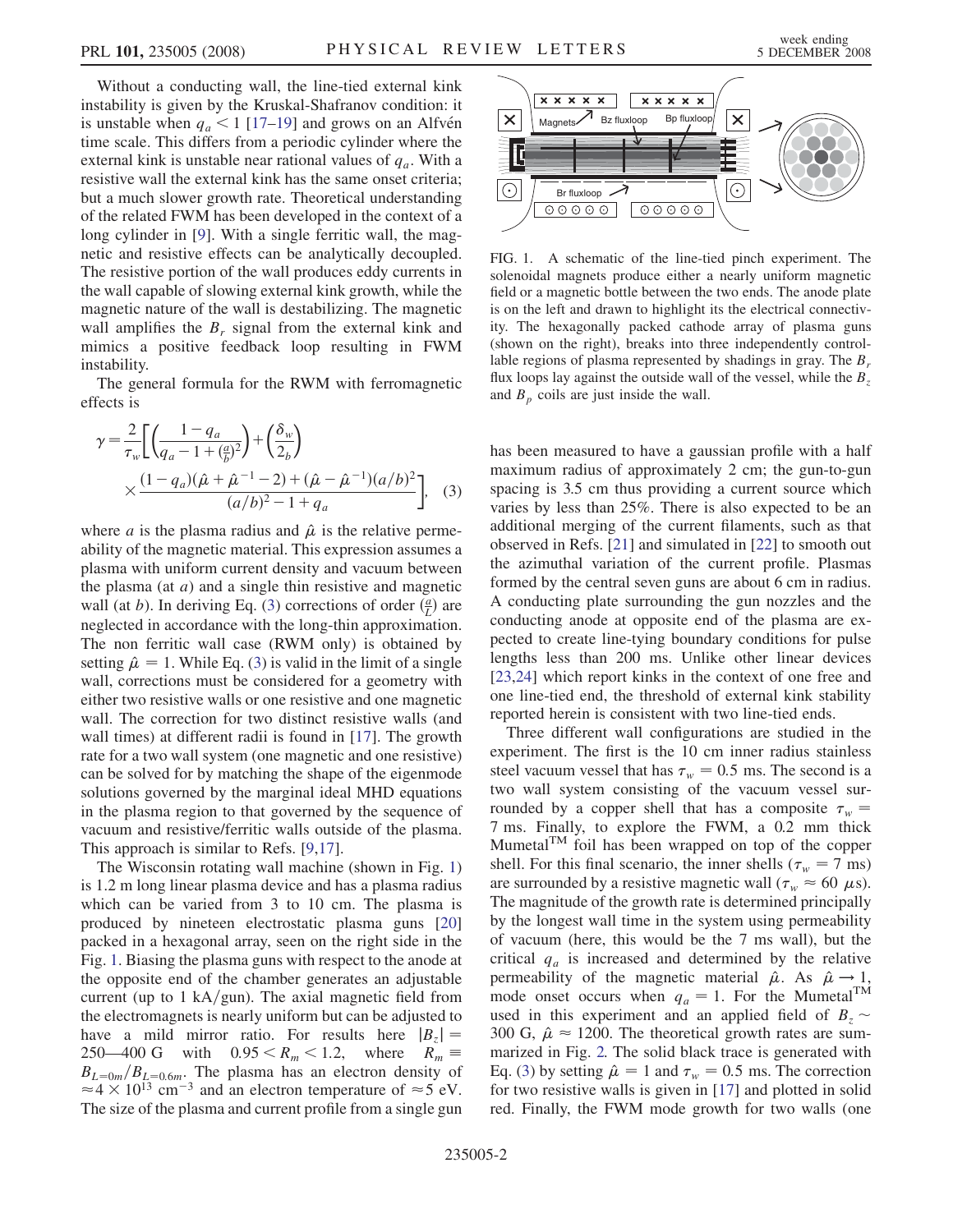<span id="page-2-0"></span>

FIG. 2 (color). Measured and predicted growth rates for the FWM and RWM in a line-tied pinch. The black and red lines correspond to the theoretical predictions for the RWM with purely resistive walls with  $\tau_w = 0.5$  ms and 7 ms, respectively, while the green line corresponds to the FWM. Experimentally measured values for the three cases are overplotted. The standard deviation of measured growth rates is used in determining the error in the growth rate. The horizontal error bars reflect the error in *a* in the measurement of  $q_a$ . The orange bar is the minimum resolvable growth rate. Stable plasmas are marked by solid circles.

magnetic and one resistive) is plotted in solid green. The two resistive walls in the experiment are modeled as a single resistive wall because their effective wall time is dominated by the copper wall.

The  $q$  profile is estimated by measuring the current flowing to each of three concentric rings which make up the anode endplate (outer radii of 0.023, 0.052, and 0.081 m, respectively). The flux surfaces associated with the magnetic field from the magnets are numerically calculated, and then the field line equations are numerically integrated to evaluate the field line twist. The enclosed axial current is assumed to be a function of flux.

The MHD activity is monitored by an array of 120 flux loops and Mirnov coils inside and outside the shell.  $B_p$  and  $B<sub>z</sub>$  are measured by Mirnov coils inside the stainless vessel: ten coils measuring  $B_z$  are distributed along the machine axis, three arrays of  $B_{\theta}$  coils (ten coils spaced evenly in  $\theta$ ) are located at three locations along the machine axis. Eighty flux loops monitor  $B_r$  outside the shell. The flux loops consist of 6.5 cm  $\times$  12.5 cm coils that provide a full two-dimensional structure of  $B_r(r = a, \theta, z, t)$  at the plasma boundary. The signals from the flux loops and Rogowski coils used for monitoring currents undergo analog integration prior to digitization.

An example of a typical discharge with the RWM instability is shown in Fig. 3 for the  $\tau_w = 7$  ms case. The RWM grows in time with a clear  $m = 1$  kink mode signature, as seen in the two-dimensional surface measurement of  $B_r$  in Fig. 4. The dependence of the mode's pitch on  $q_a$  [as predicted by Eq. ([1](#page-0-0))] and amplitude can be seen by comparing Figs. 4(a) and 4(b). The lower the value for



FIG. 3 (color online). Typical resistive wall mode. In (a) the amplitude of the  $m = 1$  mode as determined by a spectral analysis of the spatial variation in  $B_r(\theta)$  at a fixed Z location (near the anode). The dashed red trace is the exponential fit to the data from 10 to 14 ms. For reference (b) shows the evolution of the  $q$  profile as monitored by the segmented anode. The estimate for  $q_a$  is given by the red dashed line.

 $q_a$ , the tighter the twist and larger the mode amplitude. In Fig. 4, the heavy black line highlights the degree of twist in the mode.

The measured RWM growth rates are displayed in Fig. 2 for comparison to the theoretical values. The black and red points are from plasmas with  $\tau_w = 0.5$  ms and  $\tau_w = 7$  ms, respectively. The green points are the FWM growth rates with  $\tau_w \approx 7$  ms and  $\hat{\mu} = 1200$ . The data are color coded to the corresponding theoretical growth rates (solid lines) to the corresponding theoretical growth rates (solid lines). RWM onset for  $\tau_w = 0.5$ , 7 ms occurs between 1.1  $\leq q_a$   $\leq$ 1:3. The safety factor is adjusted by increasing the plasma current while holding  $B<sub>z</sub>$  constant on a shot to shot basis,



FIG. 4 (color). Normalized contour plots of  $B_r$  for the RWM. In (a) the RWM when  $q_a \approx 0.8$ . In (b) the RWM when  $q_a \approx 0.6$ . Note the  $m = 1$  character in both plasmas as well as the dependence of the axial structure on  $q_a$ . A lower  $q_a$  translates into a tighter twist in the eigenmode of the RWM.